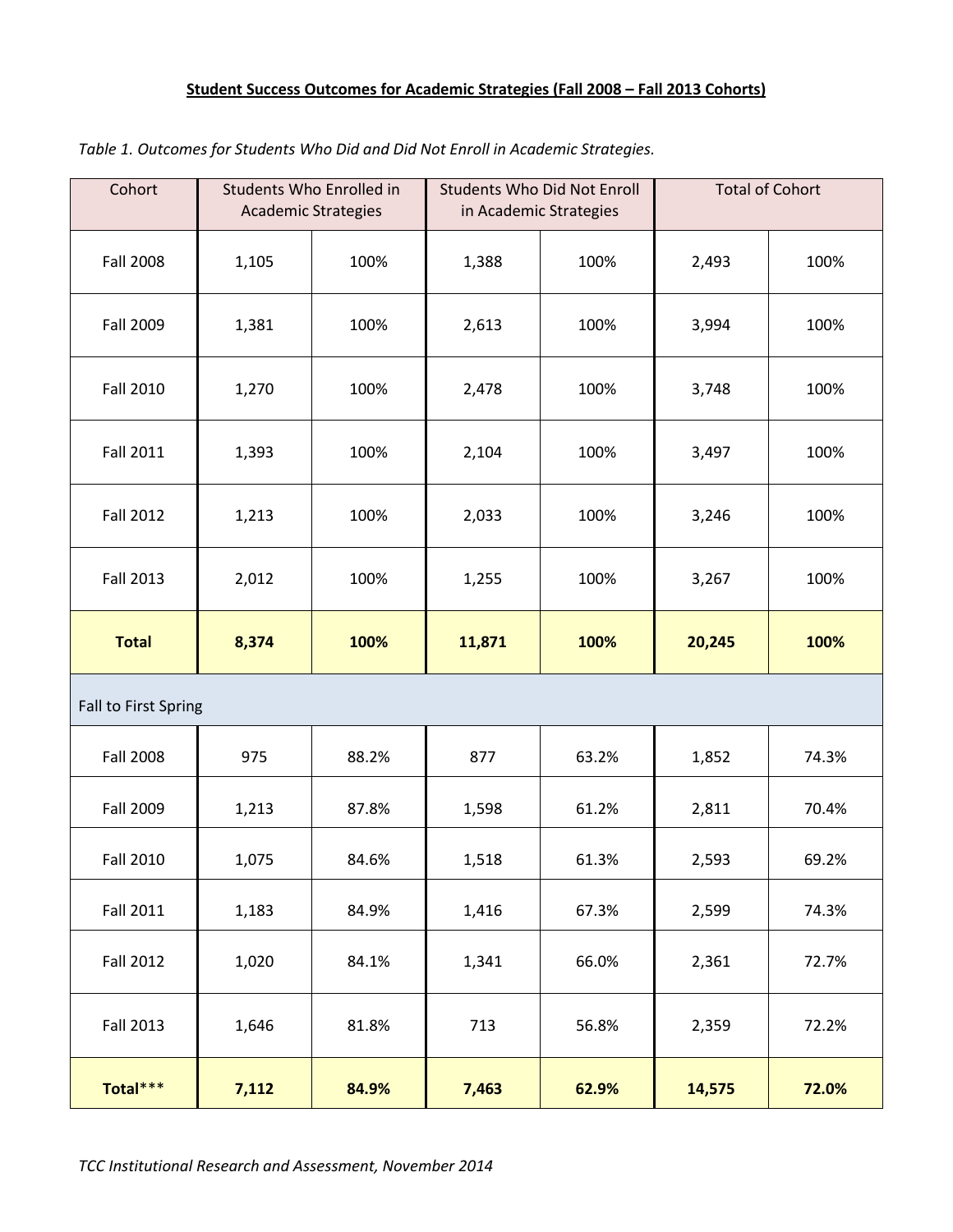| Cohort                          | <b>Academic Strategies</b>  | Students Who Enrolled in              |                             | <b>Students Who Did Not Enroll</b><br>in Academic Strategies | <b>Total of Cohort</b> |       |  |  |
|---------------------------------|-----------------------------|---------------------------------------|-----------------------------|--------------------------------------------------------------|------------------------|-------|--|--|
| Fall to Second Fall             |                             |                                       |                             |                                                              |                        |       |  |  |
| <b>Fall 2008</b>                | 715                         | 64.7%                                 | 607                         | 43.7%                                                        | 1,322                  | 53.0% |  |  |
| Fall 2009                       | 797                         | 57.7%                                 | 980                         | 37.5%                                                        | 1,777                  | 44.5% |  |  |
| <b>Fall 2010</b>                | 776                         | 61.1%                                 | 918                         | 37.0%                                                        | 1,694                  | 45.2% |  |  |
| <b>Fall 2011</b>                | 772                         | 55.4%                                 | 842                         | 40.0%                                                        | 1,614                  | 46.2% |  |  |
| <b>Fall 2012</b>                | 672                         | 55.4%                                 | 797                         | 39.2%                                                        | 1,469                  | 45.3% |  |  |
| Fall 2013 <sup>+</sup>          | 1,106                       | 55.0%                                 | 455                         | 36.3%                                                        | 1,561                  | 47.8% |  |  |
| Total***                        | 4,838                       | 57.8%                                 | 4,599                       | 38.7%                                                        | 9,437                  | 46.6% |  |  |
| <b>Graduates Within 3 Years</b> |                             |                                       |                             |                                                              |                        |       |  |  |
| <b>Fall 2008</b>                | 145                         | 13.1%                                 | 118                         | 8.5%                                                         | 263                    | 10.5% |  |  |
| Fall 2009                       | 175                         | 12.7%                                 | 184                         | 7.0%                                                         | 359                    | 9.0%  |  |  |
| <b>Fall 2010</b>                | 191                         | 15.0%                                 | 171                         | 6.9%                                                         | 362                    | 9.7%  |  |  |
| <b>Fall 2011</b>                | 195                         | 14.0%                                 | 161                         | 7.7%                                                         | 356                    | 10.2% |  |  |
| <b>Fall 2012</b>                | Available after Summer 2015 |                                       |                             |                                                              |                        |       |  |  |
| <b>Fall 2013</b>                |                             |                                       | Available after Summer 2016 |                                                              |                        |       |  |  |
| Total***                        | 706                         | 13.7%<br>634<br>7.4%<br>1,340<br>9.8% |                             |                                                              |                        |       |  |  |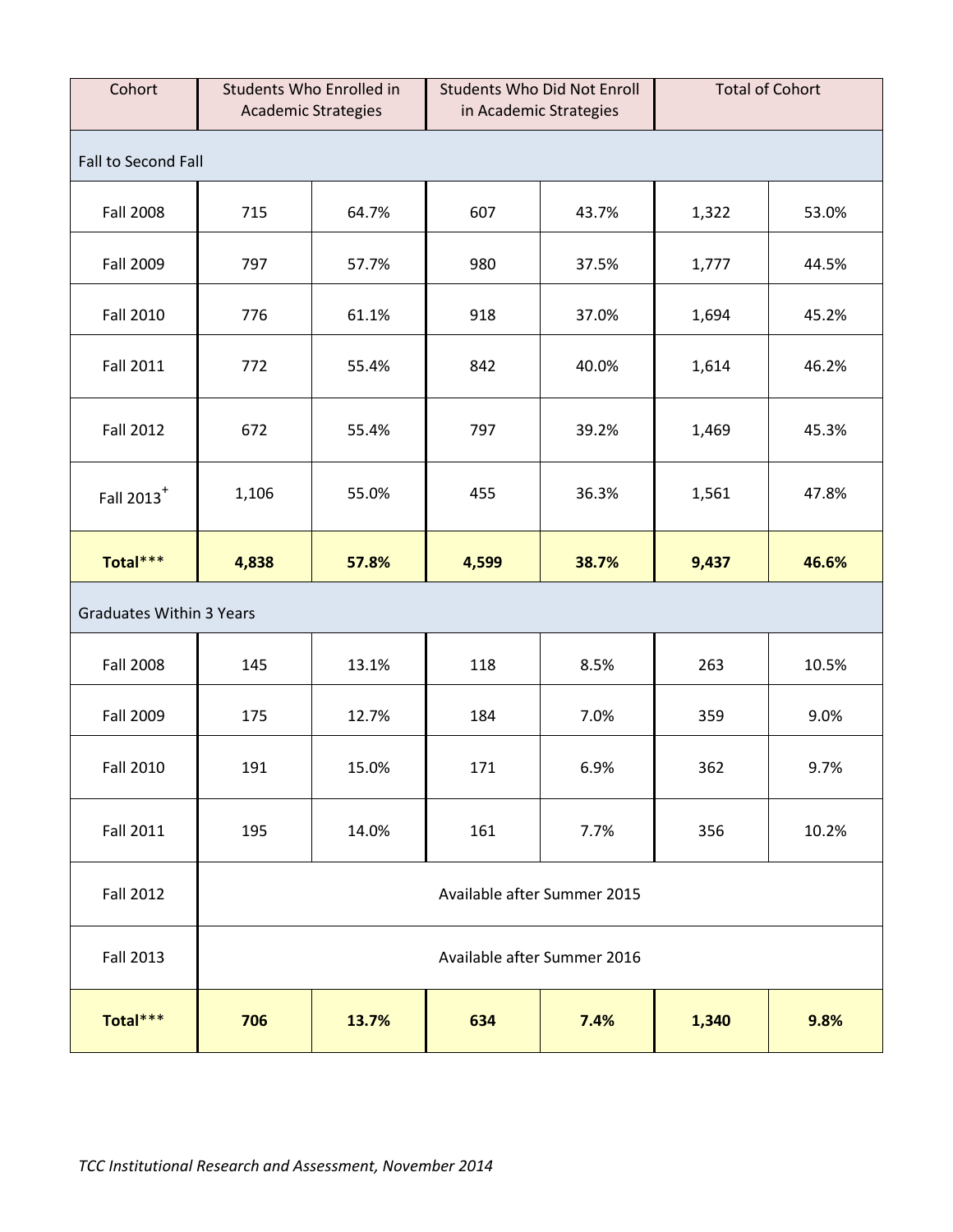| Cohort           | Students Who Enrolled in<br><b>Academic Strategies</b>         |       | <b>Students Who Did Not Enroll</b><br>in Academic Strategies |       | <b>Total of Cohort</b>               |       |  |  |  |
|------------------|----------------------------------------------------------------|-------|--------------------------------------------------------------|-------|--------------------------------------|-------|--|--|--|
|                  | Success Rates in Developmental Courses (Grades of C or Better) |       |                                                              |       |                                      |       |  |  |  |
| <b>Fall 2008</b> | 1,279 of<br>1,807 Grades                                       | 70.8% | 1,105 of<br>1,791 Grades                                     | 61.7% | 2,384 of<br>3,598 Grades             | 66.3% |  |  |  |
| <b>Fall 2009</b> | 1,303 of<br>1,978 Grades                                       | 65.9% | 1,746 of<br>2,945 Grades                                     | 59.3% | 3,049 of<br>4,923 Grades             | 61.9% |  |  |  |
| <b>Fall 2010</b> | 1,209 of<br>1,766 Grades                                       | 68.5% | 1,606 of<br>2,889 Grades                                     | 55.6% | 2,815 of<br>4,655 Grades             | 60.5% |  |  |  |
| <b>Fall 2011</b> | 1,342 of<br>2,047 Grades                                       | 65.6% | 1,524 of<br>2,516 Grades                                     | 60.6% | 2,866 of<br>4,563 Grades             | 62.8% |  |  |  |
| <b>Fall 2012</b> | 1,165 of<br>1,825 Grades                                       | 63.8% | $1,333$ of<br>2,271 Grades                                   | 58.7% | 2,498 of<br>4,096 Grades             | 61.0% |  |  |  |
| <b>Fall 2013</b> | 1,819 of<br>2,744 Grades                                       | 66.3% | 274 of 583<br>Grades                                         | 47.0% | 2,093 of<br>3,327 Grades             | 62.9% |  |  |  |
| Total***         | 8,117 of<br>12,167<br><b>Grades</b>                            | 66.7% | 7,588 of<br>12,995<br><b>Grades</b>                          | 58.4% | 15,705 of<br>25,162<br><b>Grades</b> | 62.4% |  |  |  |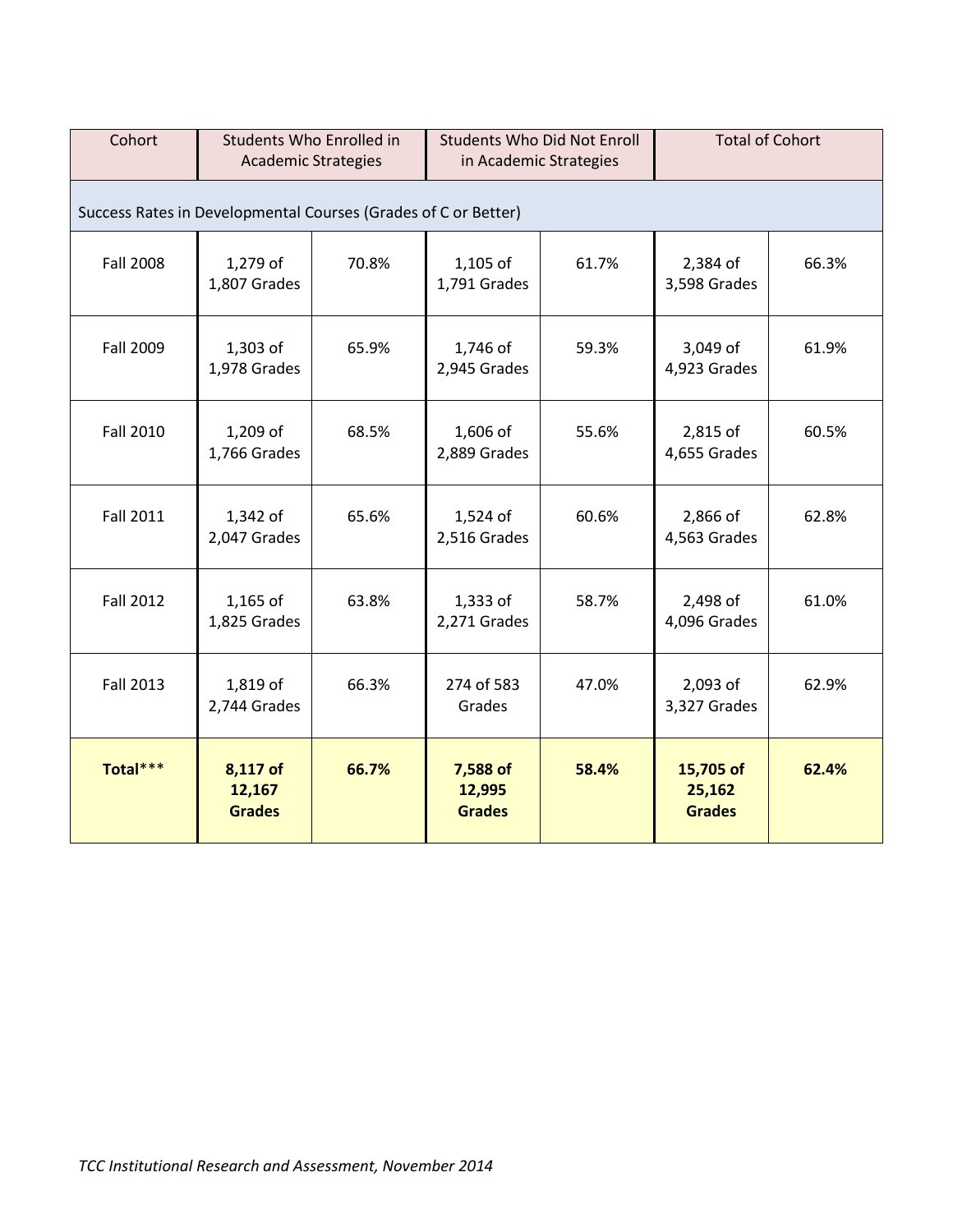| Cohort                                                   | Students Who Enrolled in<br><b>Academic Strategies</b> |       | <b>Students Who Did Not Enroll</b><br>in Academic Strategies |       | <b>Total of Cohort</b>               |       |  |  |
|----------------------------------------------------------|--------------------------------------------------------|-------|--------------------------------------------------------------|-------|--------------------------------------|-------|--|--|
| Success Rates in Gateway Courses (Grades of C or Better) |                                                        |       |                                                              |       |                                      |       |  |  |
| <b>Fall 2008</b>                                         | 2,930 of<br>3,801 Grades                               | 77.1% | 2,624 of<br>3,917 Grades                                     | 67.0% | 5,554 of<br>7,718 Grades             | 72.0% |  |  |
| Fall 2009                                                | 3,683 of<br>4,774 Grades                               | 77.1% | 4,513 of<br>6,334 Grades                                     | 71.3% | 8,196 of<br>11,108<br>Grades         | 73.8% |  |  |
| <b>Fall 2010</b>                                         | 3,298 of<br>4,290 Grades                               | 76.9% | 4,081 of<br>5,819 Grades                                     | 70.1% | 7,379 of<br>10,109<br>Grades         | 73.0% |  |  |
| <b>Fall 2011</b>                                         | 3,378 of<br>4,463 Grades                               | 75.7% | 3,575 of<br>5,075 Grades                                     | 70.4% | 6,953 of<br>9,538 Grades             | 72.9% |  |  |
| <b>Fall 2012</b>                                         | 2,559 of<br>3,390 Grades                               | 75.5% | 3,155 of<br>4,440 Grades                                     | 71.1% | 5,714 of<br>7,830 Grades             | 73.0% |  |  |
| <b>Fall 2013</b>                                         | 2,989 of<br>4,074 Grades                               | 73.4% | 1,616 of<br>2,286 Grades                                     | 70.7% | 4,605 of<br>6,360 Grades             | 72.4% |  |  |
| Total***                                                 | 18,837 of<br>24,792<br><b>Grades</b>                   | 76.0% | 19,564 of<br>27,871<br><b>Grades</b>                         | 70.2% | 38,401 of<br>52,663<br><b>Grades</b> | 72.9% |  |  |

\*\*\*p < .001; <sup>+</sup>Fall-to-Fall Persistence for Fall 2013 cohort are underestimated due to data being pulled during the Fall 2014 semester.

NOTES:

1) Data for these tables were extracted from TCC's Operational Data Store on November 6, 2014;

2) For grades, a student's highest grade across all attempts in a particular course was used;

3) Developmental courses included ENGL 0903 (Reading I), ENGL 0913 (Reading II), ENGL 0923 (Writing I), ENGL 0933 (Writing II), MATH 0003 (Basic Mathematics), MATH 0013 (Beginning Algebra), and MATH 0123 (Intermediate Algebra); and

4) Gateway courses included ENGL 1113 (Composition I), MATH 1513 (College Algebra), BIOL 1114 (General Biology for Non-Majors), HIST 1483 (U.S. History - 1492 to the Civil War Era), HIST 1493 (U.S. History - Civil War Era to the Present), POLS 1113 (American Federal Government), and PSYC 1113 (Introduction to Psychology).

*TCC Institutional Research and Assessment, November 2014*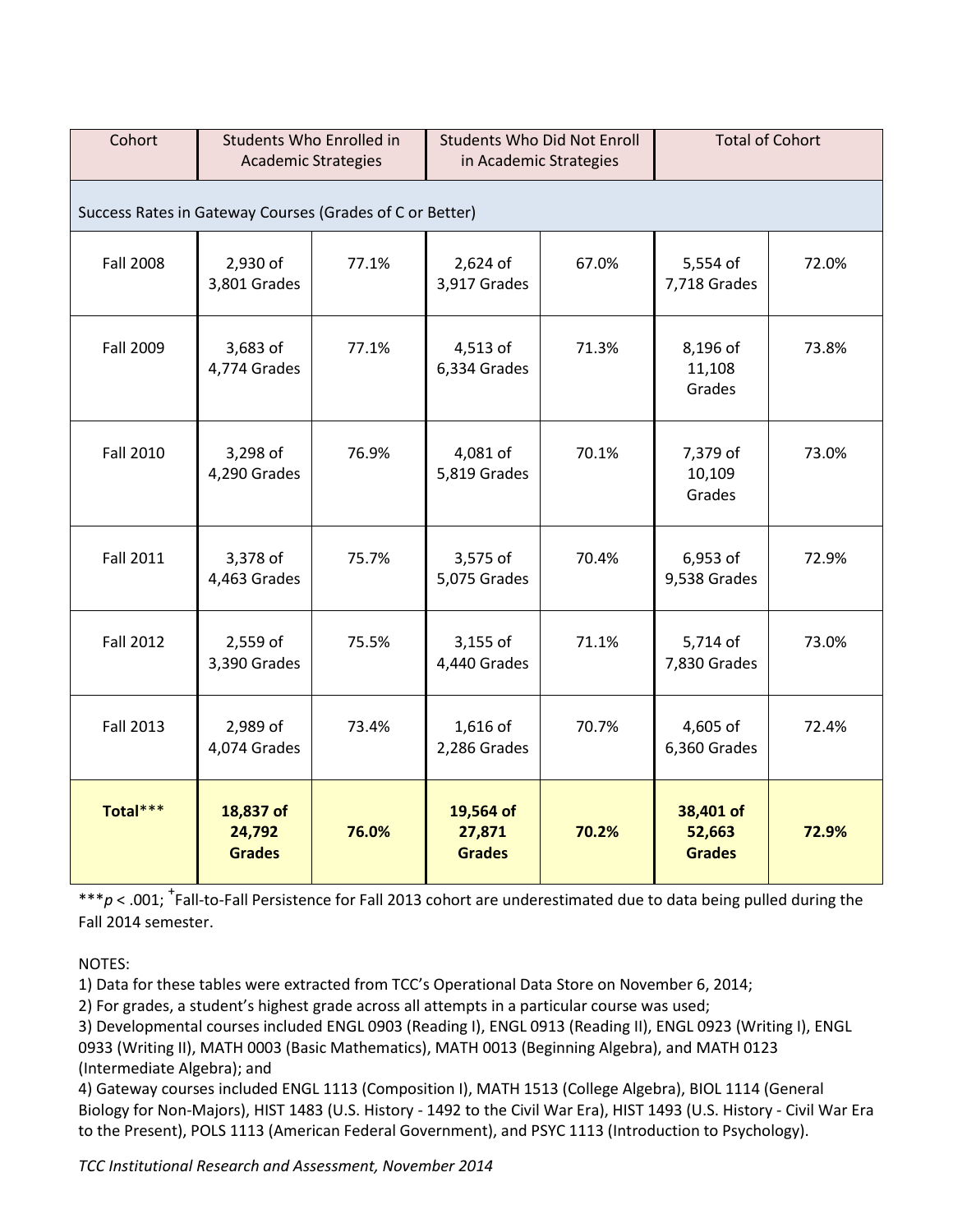

*Figure 1. Persistence and Graduation Rates for Students Who Did and Did Not Enroll in Academic Strategies.*

*Figure 2. Developmental Education and Gateway Course Success Rates for Students Who Did and Did Not Enroll in Academic Strategies.*

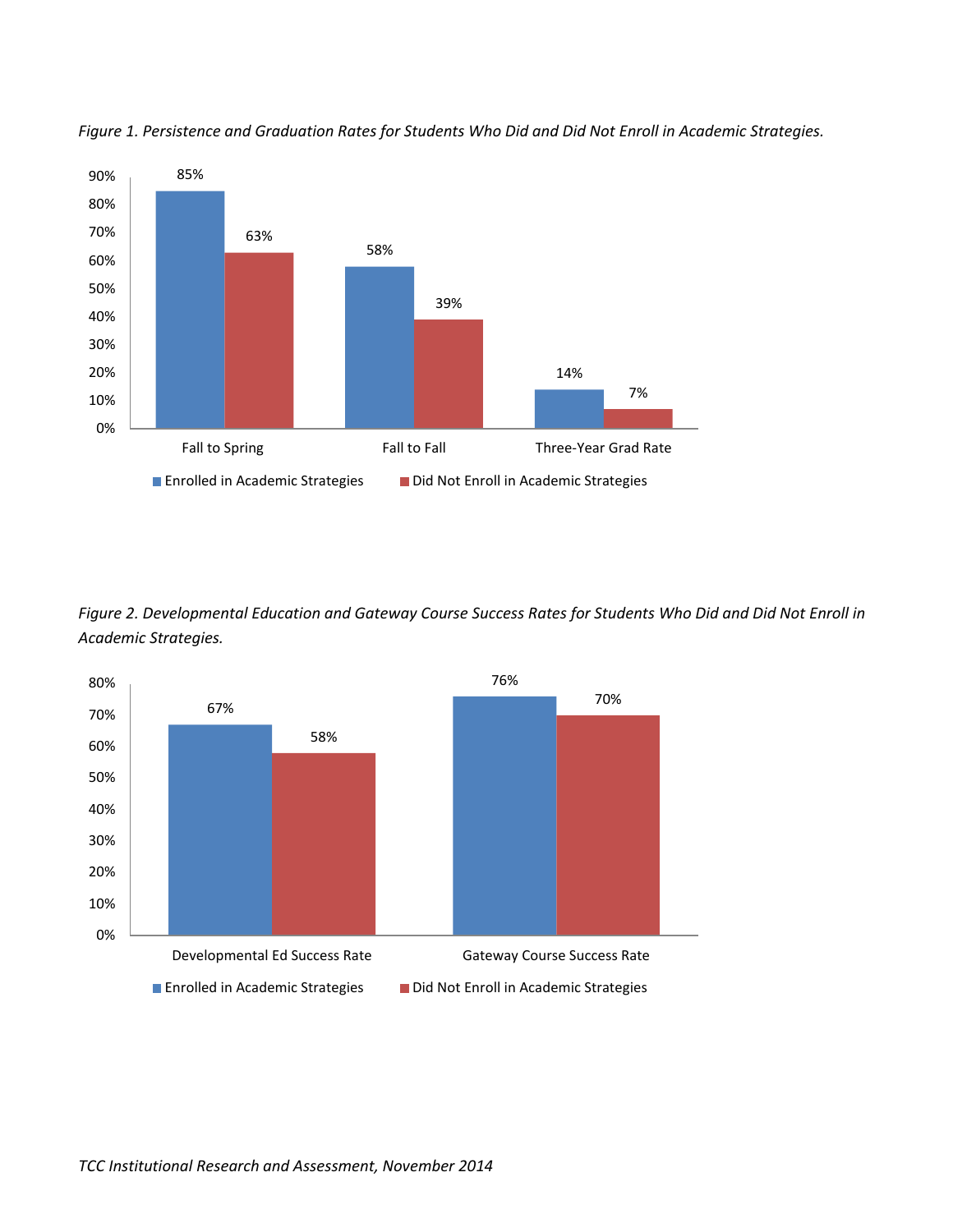*Table 2. Outcomes for Students Earning a C or Better in Strategies and Those Who Did Not Take the Course.* 

| Cohort               | Students With a C or Better in | <b>Academic Strategies</b> |        | <b>Students Who Did Not Enroll</b><br>in Academic Strategies | <b>Total of Cohort</b> |       |
|----------------------|--------------------------------|----------------------------|--------|--------------------------------------------------------------|------------------------|-------|
| <b>Fall 2008</b>     | 884                            | 100%                       | 1,388  | 100%                                                         | 2,493                  | 100%  |
| Fall 2009            | 1,127                          | 100%                       | 2,613  | 100%                                                         | 3,994                  | 100%  |
| <b>Fall 2010</b>     | 1,014                          | 100%                       | 2,478  | 100%                                                         | 3,748                  | 100%  |
| <b>Fall 2011</b>     | 1,105                          | 100%                       | 2,104  | 100%                                                         | 3,497                  | 100%  |
| <b>Fall 2012</b>     | 912                            | 100%                       | 2,033  | 100%                                                         | 3,246                  | 100%  |
| <b>Fall 2013</b>     | 1,534                          | 100%                       | 1,255  | 100%                                                         | 3,267                  | 100%  |
| <b>Total</b>         | 6,576                          | 100%                       | 11,871 | 100%                                                         | 20,245                 | 100%  |
| Fall to First Spring |                                |                            |        |                                                              |                        |       |
| <b>Fall 2008</b>     | 846                            | 95.7%                      | 877    | 63.2%                                                        | 1,852                  | 74.3% |
| Fall 2009            | 1,070                          | 94.9%                      | 1,598  | 61.2%                                                        | 2,811                  | 70.4% |
| <b>Fall 2010</b>     | 951                            | 93.8%                      | 1,518  | 61.3%                                                        | 2,593                  | 69.2% |
| <b>Fall 2011</b>     | 1,032                          | 93.4%                      | 1,416  | 67.3%                                                        | 2,599                  | 74.3% |
| <b>Fall 2012</b>     | 873                            | 95.7%                      | 1,341  | 66.0%                                                        | 2,361                  | 72.7% |
| <b>Fall 2013</b>     | 1,413                          | 92.1%                      | 713    | 56.8%                                                        | 2,359                  | 72.2% |
| Total***             | 6,185                          | 94.1%                      | 7,463  | 62.9%                                                        | 14,575                 | 72.0% |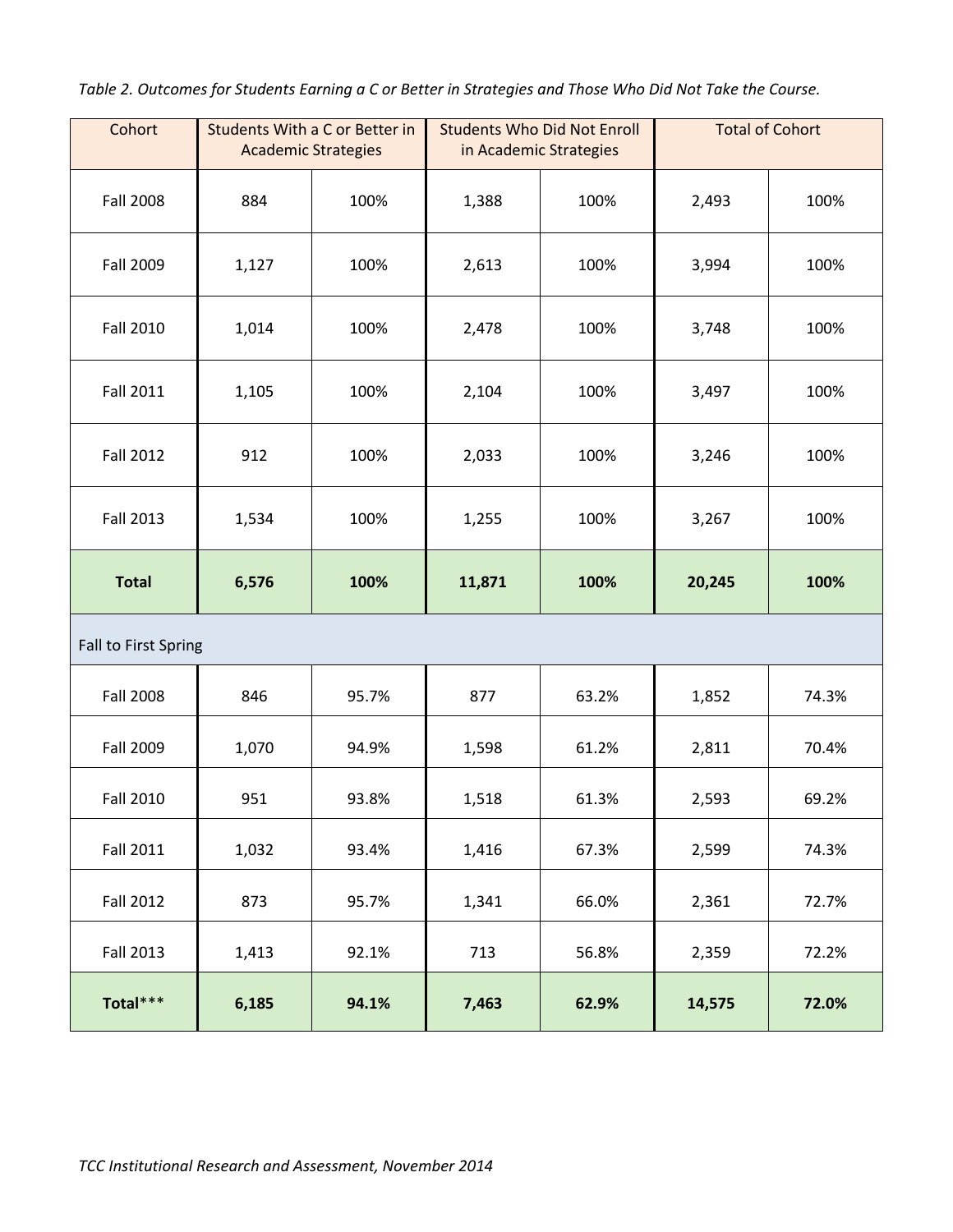| Cohort                          |                             | Students With a C or Better in<br><b>Students Who Did Not Enroll</b><br><b>Academic Strategies</b><br>in Academic Strategies |                             |       |       | <b>Total of Cohort</b> |  |  |
|---------------------------------|-----------------------------|------------------------------------------------------------------------------------------------------------------------------|-----------------------------|-------|-------|------------------------|--|--|
| Fall to Second Fall             |                             |                                                                                                                              |                             |       |       |                        |  |  |
| <b>Fall 2008</b>                | 678                         | 76.7%                                                                                                                        | 607                         | 43.7% | 1,322 | 53.0%                  |  |  |
| Fall 2009                       | 757                         | 67.2%                                                                                                                        | 980                         | 37.5% | 1,777 | 44.5%                  |  |  |
| <b>Fall 2010</b>                | 732                         | 72.2%                                                                                                                        | 918                         | 37.0% | 1,694 | 45.2%                  |  |  |
| <b>Fall 2011</b>                | 743                         | 67.2%                                                                                                                        | 842                         | 40.0% | 1,614 | 46.2%                  |  |  |
| <b>Fall 2012</b>                | 634                         | 69.5%                                                                                                                        | 797                         | 39.2% | 1,469 | 45.3%                  |  |  |
| Fall 2013 <sup>+</sup>          | 1,047                       | 68.3%                                                                                                                        | 455                         | 36.3% | 1,561 | 47.8%                  |  |  |
| Total***                        | 4,591                       | 69.8%                                                                                                                        | 4,599                       | 38.7% | 9,437 | 46.6%                  |  |  |
| <b>Graduates Within 3 Years</b> |                             |                                                                                                                              |                             |       |       |                        |  |  |
| <b>Fall 2008</b>                | 144                         | 16.3%                                                                                                                        | 118                         | 8.5%  | 263   | 10.5%                  |  |  |
| Fall 2009                       | 174                         | 15.4%                                                                                                                        | 184                         | 7.0%  | 359   | 9.0%                   |  |  |
| <b>Fall 2010</b>                | 191                         | 18.8%                                                                                                                        | 171                         | 6.9%  | 362   | 9.7%                   |  |  |
| <b>Fall 2011</b>                | 194                         | 17.6%                                                                                                                        | 161                         | 7.7%  | 356   | 10.2%                  |  |  |
| <b>Fall 2012</b>                | Available after Summer 2015 |                                                                                                                              |                             |       |       |                        |  |  |
| <b>Fall 2013</b>                |                             |                                                                                                                              | Available after Summer 2016 |       |       |                        |  |  |
| Total***                        | 703                         | 634<br>7.4%<br>1,340<br>17.0%<br>9.8%                                                                                        |                             |       |       |                        |  |  |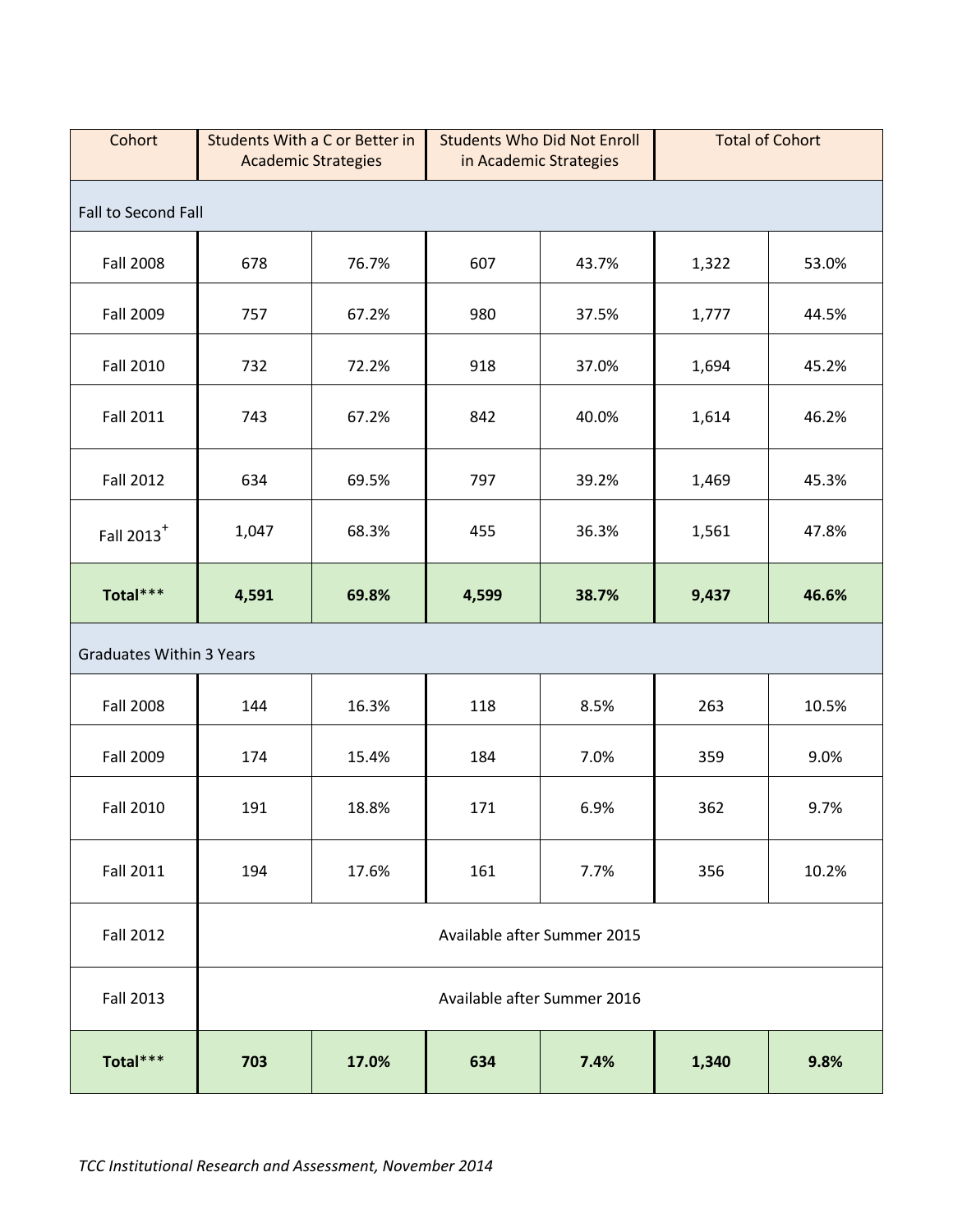| Cohort                                                         | Students With a C or Better in<br><b>Academic Strategies</b> |       | <b>Students Who Did Not Enroll</b><br>in Academic Strategies |       | <b>Total of Cohort</b>               |       |  |  |
|----------------------------------------------------------------|--------------------------------------------------------------|-------|--------------------------------------------------------------|-------|--------------------------------------|-------|--|--|
| Success Rates in Developmental Courses (Grades of C or Better) |                                                              |       |                                                              |       |                                      |       |  |  |
| <b>Fall 2008</b>                                               | 1,136 of<br>1,455 Grades                                     | 78.1% | 1,105 of<br>1,791 Grades                                     | 61.7% | 2,384 of<br>3,598 Grades             | 66.3% |  |  |
| <b>Fall 2009</b>                                               | 1,195 of<br>1,601 Grades                                     | 74.6% | 1,746 of<br>2,945 Grades                                     | 59.3% | 3,049 of<br>4,923 Grades             | 61.9% |  |  |
| <b>Fall 2010</b>                                               | 1,082 of<br>1,422 Grades                                     | 76.1% | 1,606 of<br>2,889 Grades                                     | 55.6% | 2,815 of<br>4,655 Grades             | 60.5% |  |  |
| <b>Fall 2011</b>                                               | $1,225$ of<br>1,609 Grades                                   | 76.1% | 1,524 of<br>2,516 Grades                                     | 60.6% | 2,866 of<br>4,563 Grades             | 62.8% |  |  |
| <b>Fall 2012</b>                                               | 1,066 of<br>1,370 Grades                                     | 77.8% | 1,333 of<br>2,271 Grades                                     | 58.7% | 2,498 of<br>4,096 Grades             | 61.0% |  |  |
| <b>Fall 2013</b>                                               | 1,661 of<br>2,084 Grades                                     | 79.7% | 274 of 583<br>Grades                                         | 47.0% | 2,093 of<br>3,327 Grades             | 62.9% |  |  |
| Total***                                                       | 7,365 of<br>9,541 Grades                                     | 77.2% | 7,588 of<br>12,995<br><b>Grades</b>                          | 58.4% | 15,705 of<br>25,162<br><b>Grades</b> | 62.4% |  |  |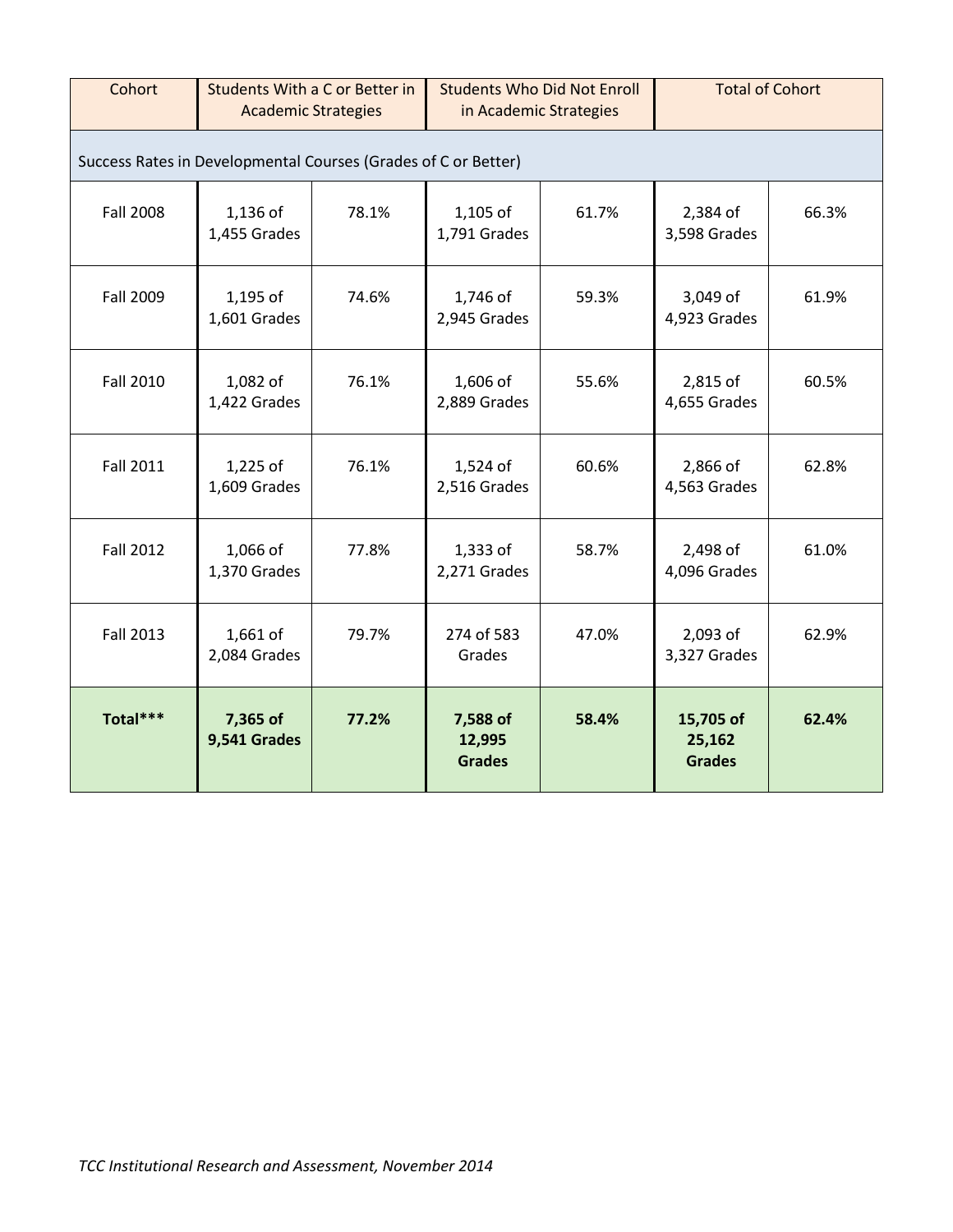| Cohort           | Students With a C or Better in<br><b>Academic Strategies</b> |       | <b>Students Who Did Not Enroll</b><br>in Academic Strategies |       | <b>Total of Cohort</b>               |       |  |  |  |
|------------------|--------------------------------------------------------------|-------|--------------------------------------------------------------|-------|--------------------------------------|-------|--|--|--|
|                  | Success Rates in Gateway Courses (Grades of C or Better)     |       |                                                              |       |                                      |       |  |  |  |
| <b>Fall 2008</b> | 2,765 of<br>3,392 Grades                                     | 81.5% | 2,624 of<br>3,917 Grades                                     | 67.0% | 5,554 of<br>7,718Grades              | 72.0% |  |  |  |
| Fall 2009        | 3,526 of<br>4,352 Grades                                     | 81.0% | 4,513 of<br>6,334 Grades                                     | 71.3% | 8,196 of<br>11,108<br>Grades         | 73.8% |  |  |  |
| <b>Fall 2010</b> | 3,141 of<br>3,865 Grades                                     | 81.3% | 4,081 of<br>5,819 Grades                                     | 70.1% | 7,379 of<br>10,109<br>Grades         | 73.0% |  |  |  |
| <b>Fall 2011</b> | 3,259 of<br>4,079 Grades                                     | 79.9% | 3,575 of<br>5,075 Grades                                     | 70.4% | 6,953 of<br>9,538 Grades             | 72.9% |  |  |  |
| <b>Fall 2012</b> | 2,462 of<br>3,048 Grades                                     | 80.8% | 3,155 of<br>4,440 Grades                                     | 71.1% | 5,714 of<br>7,830 Grades             | 73.0% |  |  |  |
| <b>Fall 2013</b> | 2,851 of<br>3,541 Grades                                     | 80.5% | 1,616 of<br>2,286 Grades                                     | 70.7% | 4,605 of<br>6,360 Grades             | 72.4% |  |  |  |
| Total***         | 18,004 of<br>22,277<br><b>Grades</b>                         | 80.8% | 19,564 of<br>27,871<br><b>Grades</b>                         | 70.2% | 38,401 of<br>52,663<br><b>Grades</b> | 72.9% |  |  |  |

\*\*\*p < .001; <sup>+</sup>Fall-to-Fall Persistence for Fall 2013 cohort are underestimated due to data being pulled during the Fall 2014 semester.

NOTES:

1) Data for these tables were extracted from TCC's Operational Data Store on November 6, 2014;

2) For grades, a student's highest grade across all attempts in a particular course was used;

3) Developmental courses included ENGL 0903 (Reading I), ENGL 0913 (Reading II), ENGL 0923 (Writing I), ENGL 0933 (Writing II), MATH 0003 (Basic Mathematics), MATH 0013 (Beginning Algebra), and MATH 0123 (Intermediate Algebra); and

4) Gateway courses included ENGL 1113 (Composition I), MATH 1513 (College Algebra), BIOL 1114 (General Biology for Non-Majors), HIST 1483 (U.S. History - 1492 to the Civil War Era), HIST 1493 (U.S. History - Civil War Era to the Present), POLS 1113 (American Federal Government), and PSYC 1113 (Introduction to Psychology).